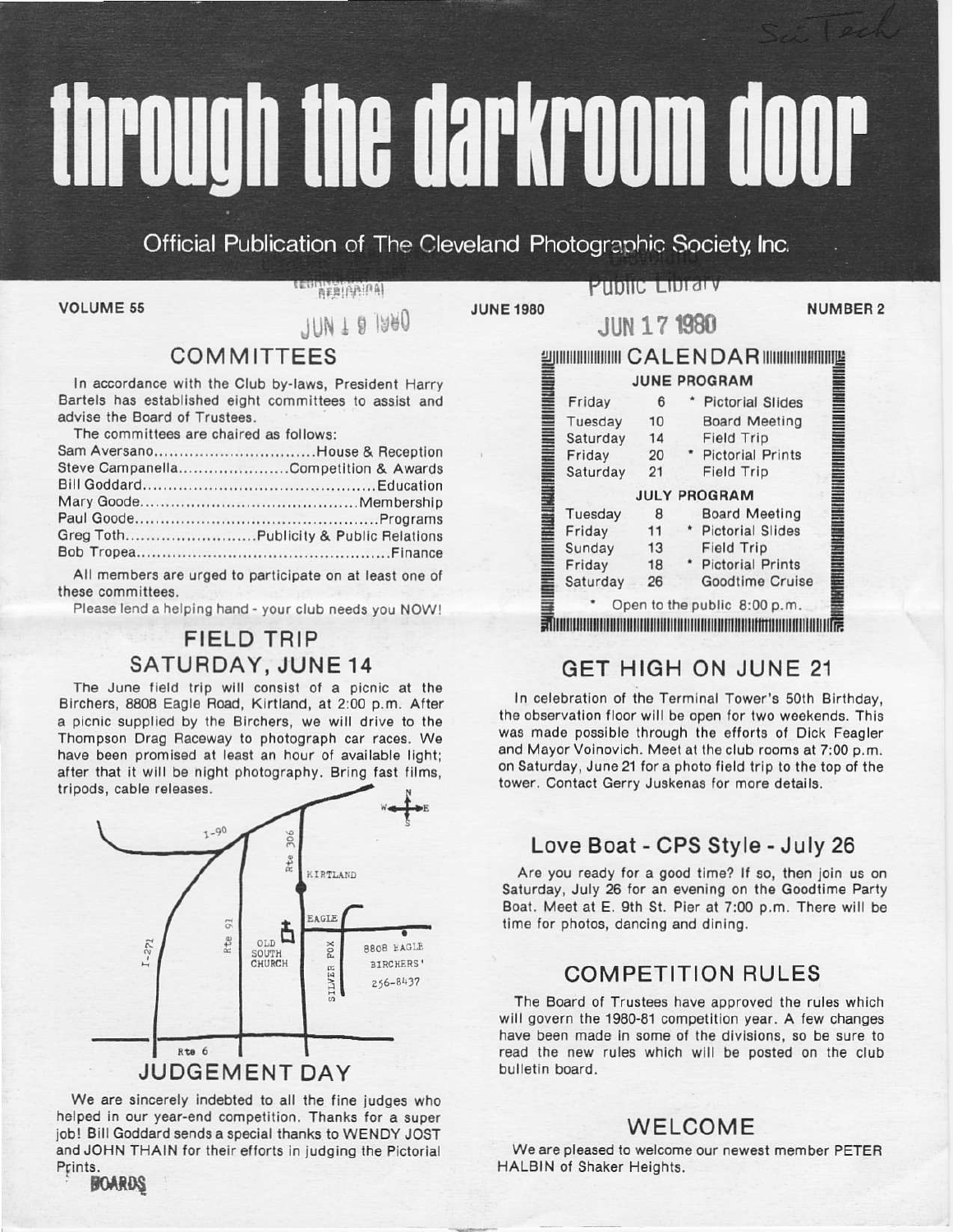# 1979-80 COMPETITION WINNERS

### PICTORIAL SLIDES

### **SLIDE OF THE YEAR**

### ACCUMULATED POINT WINNERS

### **CLASS A**

### **CLASS B**

- 
- 

### YEAR END COMPETITION WINNERS

### CLASS A

- 2nd LEARNING TO COUNT...................Helen McKay
- 

### **CLASS B**

| 3rd COLD FEETLisa Chapman |  |
|---------------------------|--|

### **BEST CREATIVE**

### BEST PORTRAIT

### **BEST HUMAN INTEREST**

### **NATURE SLIDES**

### **SLIDE OF THE YEAR**

| SHOOTING STAR #2Helen Bircher |  |
|-------------------------------|--|
|-------------------------------|--|

### **ACCUMULATED POINT WINNERS CLASS A**

 $1st$ 3rd 

### **CLASS B**

### YEAR END COMPETITION WINNERS **CLASS A**

| 1st BULL THISTLECarol Campanella |  |
|----------------------------------|--|

2nd MONARCH................................Howard Melcher 3rd CEDAR WAX WINGS............................. Frank Vano

### **CLASS B**

### **HENRY MAYER AWARD BEST OF ZOOLOGY**

BROWN PELICAN ENDANGERED SPECIES................

**Harry Bartels** 

Promoted to Class A

|                        | PICTORIAL PRINT COMPETITION<br>COLOR PRINT OF THE YEAR     |
|------------------------|------------------------------------------------------------|
|                        | HARVEST TIMEChuck Davenport                                |
|                        | BLACK AND WHITE PRINT OF THE YEAR                          |
|                        | <b>DUET</b><br><b>ACCUMULATED POINT WINNERS</b>            |
|                        | <b>CLASS A</b>                                             |
| 1st<br>2nd             |                                                            |
| 3rd                    | <b>CLASS B</b>                                             |
| 1st                    |                                                            |
| 2nd                    |                                                            |
| 3rd                    | COLOR                                                      |
| 1st                    |                                                            |
| 2nd                    |                                                            |
| 3rd                    |                                                            |
|                        | YEAR END COMPETITION WINNERS<br><b>CLASS A</b>             |
| 1st                    | WINTER'S BLANKETJim Busta                                  |
| 2nd                    | CLAMMY GROUND CHERRYChuck Davenport                        |
| 3rd                    | YANKEE PEDDLER FESTIVALMaria Zickuhr<br><b>CLASS B</b>     |
| 1st                    | SYMMETRYLeRoy Dierker<br>THE OLD HOMESTEADHarry Bartels    |
| 2nd<br>3rd             | UNTITLED LINES Bob Richardson                              |
|                        | COLOR                                                      |
| 1st                    | CLEVELAND SKYLINE NEAR SUNSET<br><b>Bill Goddard</b>       |
| 2nd                    | RURAL COMPLEX Frank Vano                                   |
|                        |                                                            |
|                        | BEST CREATIVE / CONTEMPORARY                               |
|                        | THE POTATO QUEENHarry Bartels<br><b>BEST ARCHITECTURAL</b> |
|                        | ARCADE PERSPECTIVELeRoy Dierker<br>JOHN MODDEJONGE AWARD   |
|                        | SEASIDE SHACKChuck Davenport                               |
|                        | <b>NATURE PRINTS</b>                                       |
|                        | BLACK AND WHITE PRINT OF THE YEAR                          |
|                        | BLACK SWALLOWTAILNorm Zickuhr                              |
|                        | COLOR PRINT OF THE YEAR                                    |
|                        | SPARROWS<br><b>ACCUMULATED POINT WINNERS</b>               |
|                        | CLASS A                                                    |
| 1st                    |                                                            |
| 2nd                    |                                                            |
| 3rd                    |                                                            |
|                        | <b>CLASS B</b>                                             |
| 1st<br>2 <sub>nd</sub> |                                                            |
|                        | COLOR                                                      |
| 1st                    |                                                            |
|                        |                                                            |
|                        |                                                            |
|                        | YEAR END COMPETITION WINNERS                               |

| <u>ulmuu m</u>                    |  |
|-----------------------------------|--|
|                                   |  |
| 2nd PINK LADY SLIPPERNorm Zickuhr |  |
| <b>CLASS B</b>                    |  |
| 1st COW PARSNIPHarry Bartels      |  |
| <b>COLOR</b>                      |  |
|                                   |  |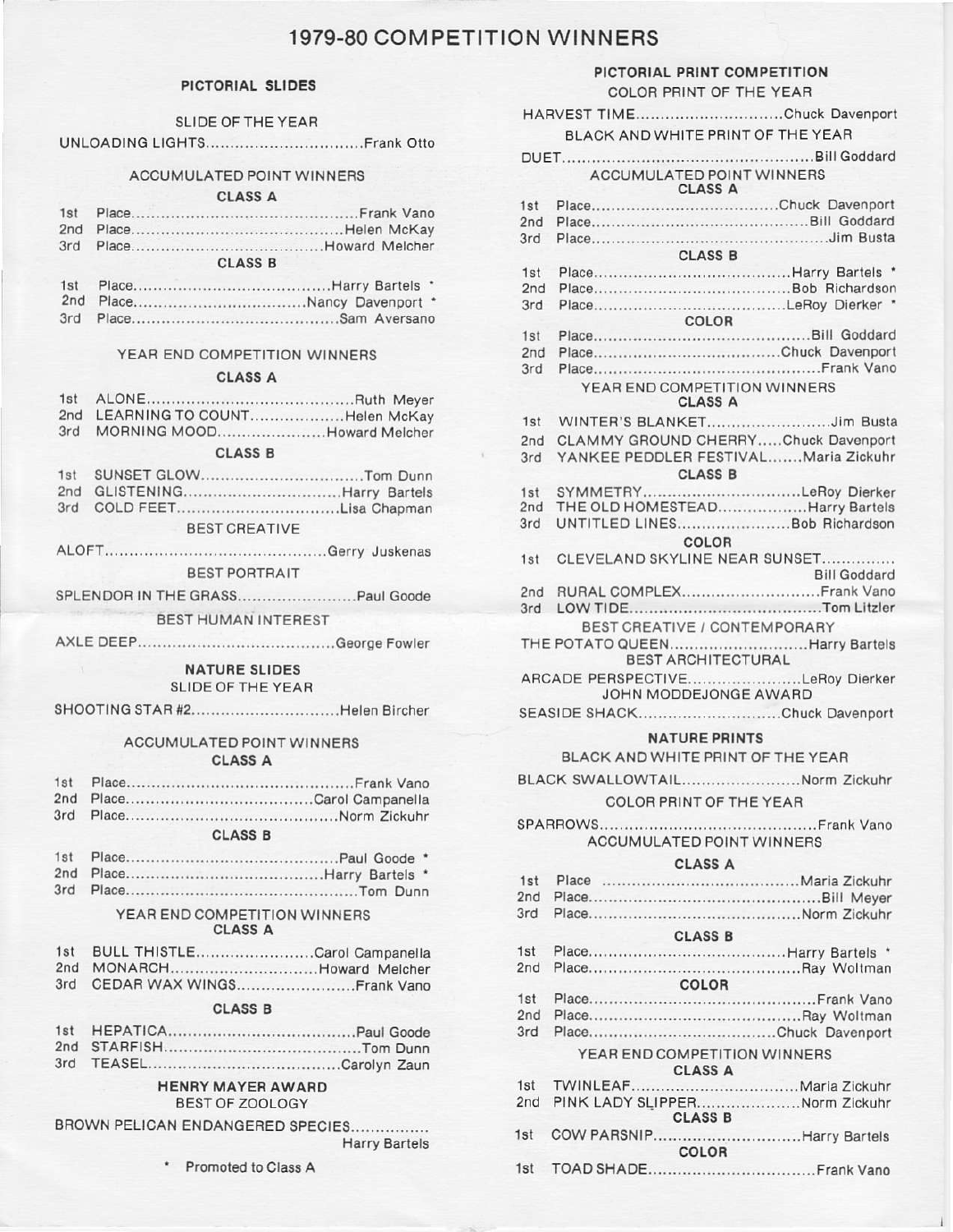# 1980 AWARDS BANQUET



























Photos by Bill Goddard and Chuck Davenport